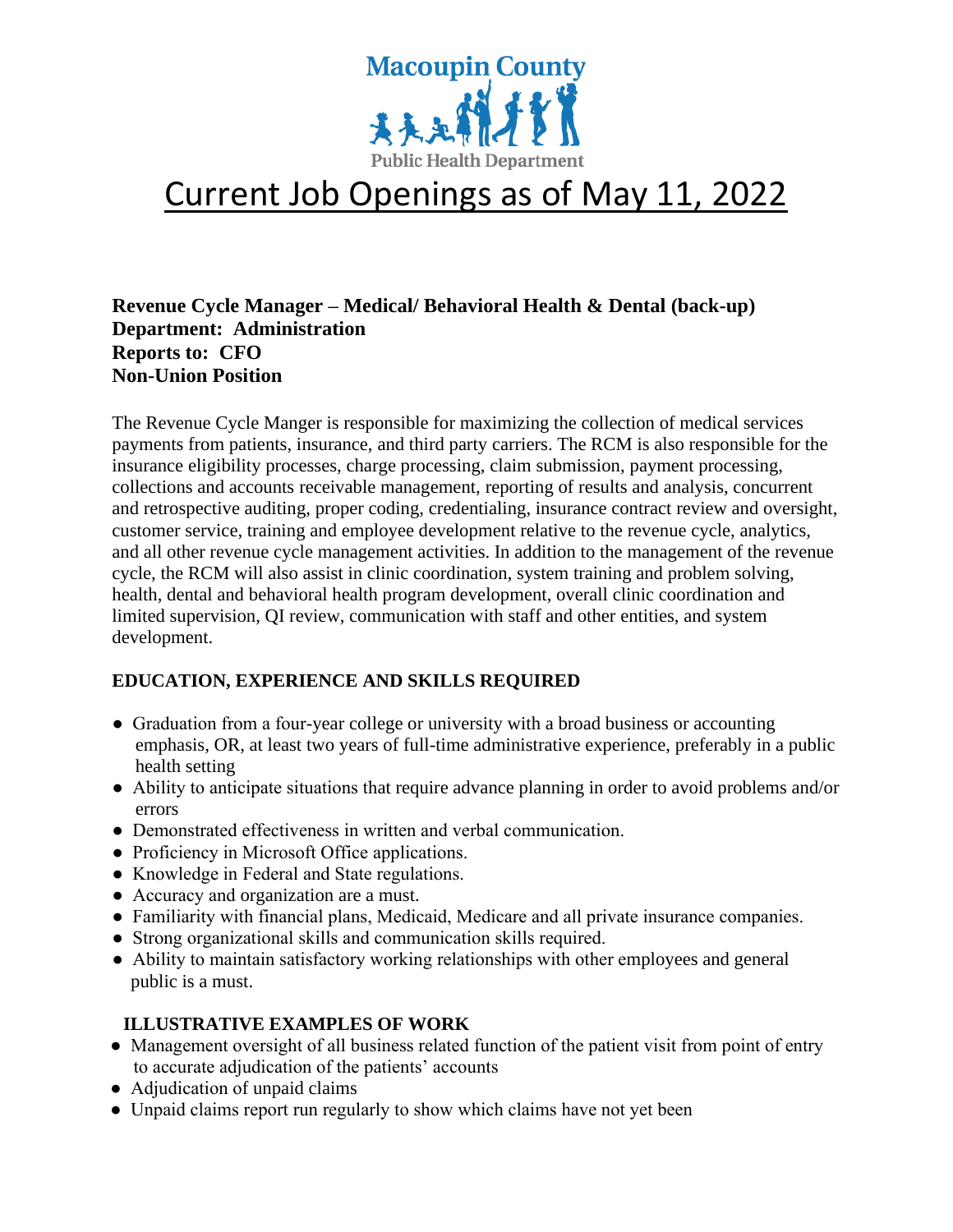processed by the billed insurance carrier. Claim status will be checked via phone call or online options, and properly adjudicated based on the claim status

- Specific areas of responsibility include Revenue Cycle Training, Credentialing, Claims Management, Billing, Collections, Patient Insurance, Date Processing, Integrity of Patient Accounts, Accounts Receivable Management, practice management system file maintenance, and third party revenue cycle vendors
- Responsible for provider reimbursement programs, policies, and strategies to ensure unit cost controls meet or exceed corporate objectives for medical cost containment
- Analyzes claims, utilization, and medical cost data
- Develops strategic, cost effective programs, and makes system or network changes to enhance competitive position
- Establishes internal goals and identifies external benchmarks
- Resolves escalated reimbursement issues with payers and systems for optimal management of account receivable
- Challenges the status quo and champions new initiatives
- Acts as a catalyst or change and stimulates others to change
- Paves the way for needed change
- Manages implementation effectively
- Steps forward to address difficult issues
- Puts self on the line to deal with important problems
- Takes ownership
- Develops, implements, maintains the Practice's Revenue Cycle Standard Operating Procedures (SOPs)
- May develop training materials to facilitate staff training of SOPs, systems metrics, government regulations, etc.
- Responsible for the overall coordination of front office duties including scheduling, check-in, and co-pay/co-insurance collection
- Identifies goals and vision for the team
- Guides individuals and teams towards priorities
- Coordinates resources and arranges organizational systems to meet objectives
- Develops and implements progressive short-term goals that align with the company's vision and business goals
- Cascades goals down to staff's annual objectives
- Attracts high caliber people
- Accurately assesses strengths and development needs of employees
- Gives timely, specific feedback and helpful coaching
- Provides challenging assignments and opportunities for development
- Responsible for interviewing, recommending hires, assessing performance, recommending salary changes, and progressive discipline
- Performs other duties as assigned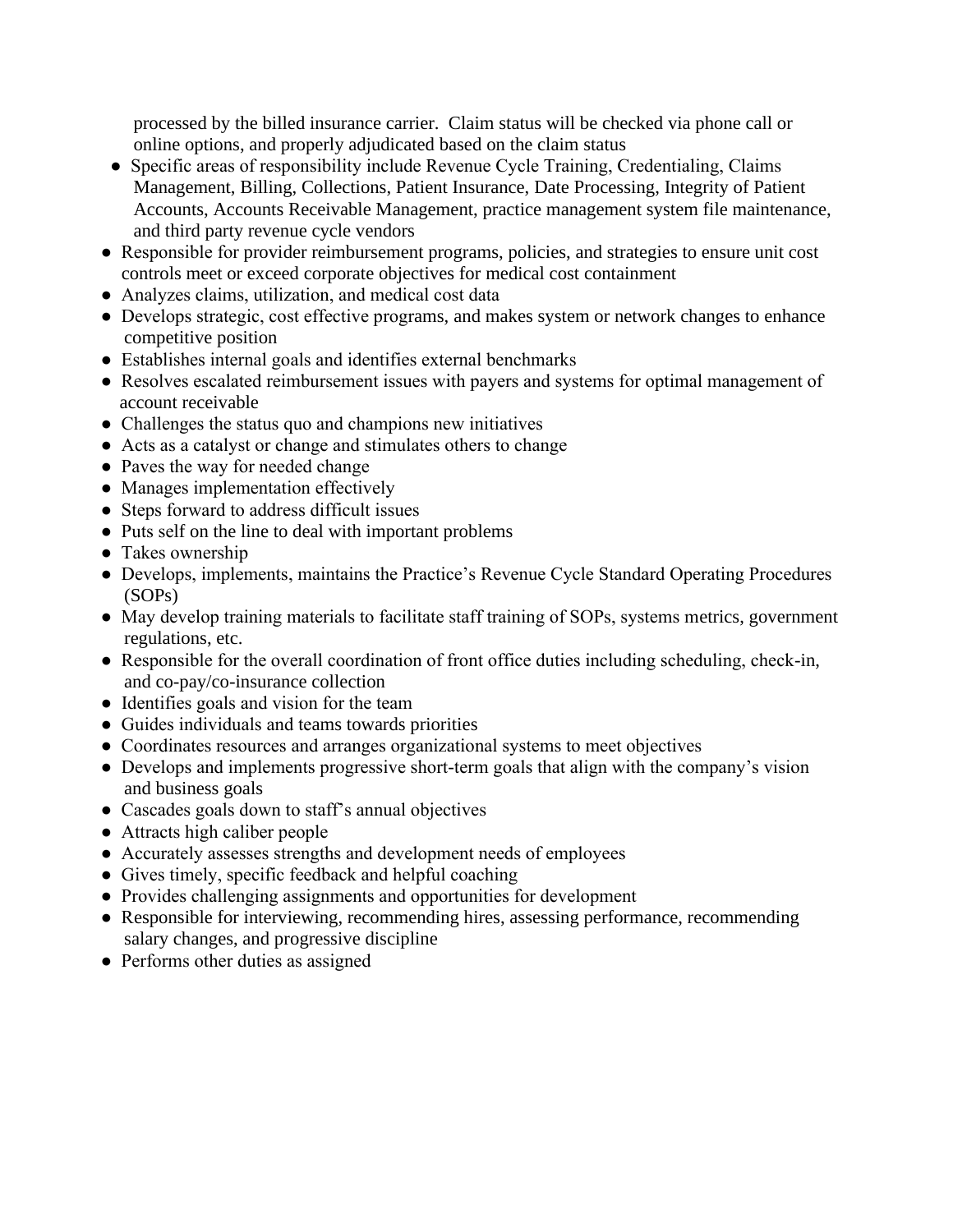## **Revenue Cycle Coordinator - Dental Billing Department: Billing/Administration Reports to: Revenue Cycle Manager Dental, COO and CFO Non-Union Position**

The Revenue Cycle Specialist Dental is a key member and contributor to the success of the Practice. This "attention to detail" position provides in depth support for all insurance related duties of the office to ensure all treatment/procedures ordered by the provider are covered under the patient's insurance plan. The Revenue Cycle Specialist will work closely under the supervision of the Revenue Cycle Manager – Dental and will provide support to the Revenue Cycle Medical/Behavioral Health/Public Health Team on a regular basis.

#### **EDUCATION, EXPERIENCE AND SKILLS REQUIRED**

- High School diploma or equivalent required.
- One year or more experience in Revenue Cycle/billing and claims adjudication required.
- Demonstrate effectiveness in written and verbal communication.
- Proficiency in Microsoft Office applications.
- Knowledge in Federal and State regulations.
- Accuracy and organization are a must.
- Familiarity with financial plans, Medicaid, Medicare and all private insurance companies.
- Strong organizational skills and communication skills required.
- Ability to maintain satisfactory working relationships with other employees and general public is a must.

#### **ILLUSTRATIVE EXAMPLES OF WORK**

- Assist in the resolution of claims with the goal of increasing revenue for the clinic
- Research and resolution of denials and unpaid claims to avoid loss of aged AR.
- Research and resolution of all outstanding Accounts Receivable
- Posting of EOBs will reflect the processing of the claim by the insurance carrier in such a way that balances may be forwarded to the next responsible party, and in a way that all denials can be monitored through reporting by use of line item reason codes.
- All EOBs posted will be scanned to create an electronic batch based on the date they were posted
- Adjudication of all unpaid claims.
- Run reports regularly to indicate, via line item reason codes, what claims need re-worked to obtain further resolution based on how the claim denied.
- Run and complete required weekly and monthly reports to secure MCPHD's financial health.
- Must be up-to-date on all vaccinations, including COVID-19
- Other duties as assigned.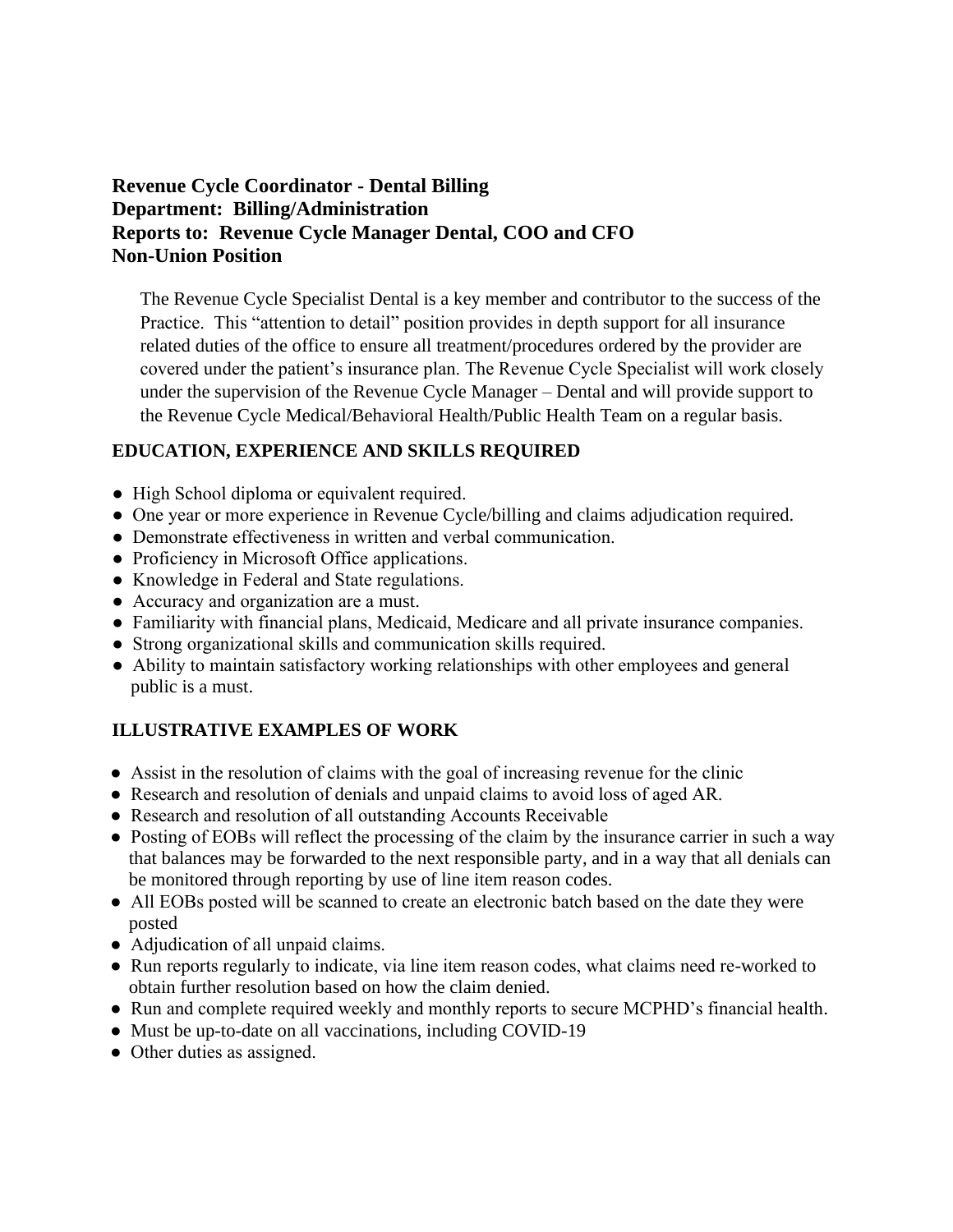# **Dental Assistant (Registered and/or Trainee) Department: Dental Reports to: Assistant Dental Director Union Position**

 Dental Assistant is responsible for working closely with the Dentist and/or Hygienist as needed. They will assist in providing dental care to the patients, perform duties chair side, four handed dentistry area. Dental Assistants will treat patients with courtesy and respect in a professional manner. Reports to the Clinical Director and Assistant Clinic Supervisor

#### **EDUCATION, EXPERIENCE AND SKILLS**

- High School diploma or GED
- completion of training as a Certified Dental Assistant by the American Dental
- Association, or two years of experience as a Dental Assistant
- Computer knowledge and work experience beneficial good organization skills and good communication skills required
- Ability to deal tactfully with patients and others in various situation
- Ability to handle instruments and materials carefully and safely
- Basic Life Support (BLS)
- Requires ability to be mobile without limitations and to stand for long periods of time.
- Ability to lift, up to 40lbs is required.
- Ability to handle intermittent sitting, bending and reaching.
- May be exposed to bodily fluids during routine duties; must always wear gloves, safety goggles and other related safety equipment and follow proper exposure safety procedures
- Deals with radiography procedures and must follow related safety guidelines.
- Friendly, polite and outgoing with patients/visitors
- Ability to plan ahead and anticipate issues
- Must maintain appropriate knowledge of dental assisting through ongoing education and/or training
- Good skills at being attentive to the needs of patients/visitors and co-workers.
- Dependable and Consistent
- Other duties as assigned
- Ability to sit for lengthy periods is required.
- Good skills at being attentive to the needs of patients/visitors and co-workers. dependable and consistent
- Must be up to date on all required vaccinations, including COVID-19

**Lead Dental Assistant Department: Dental**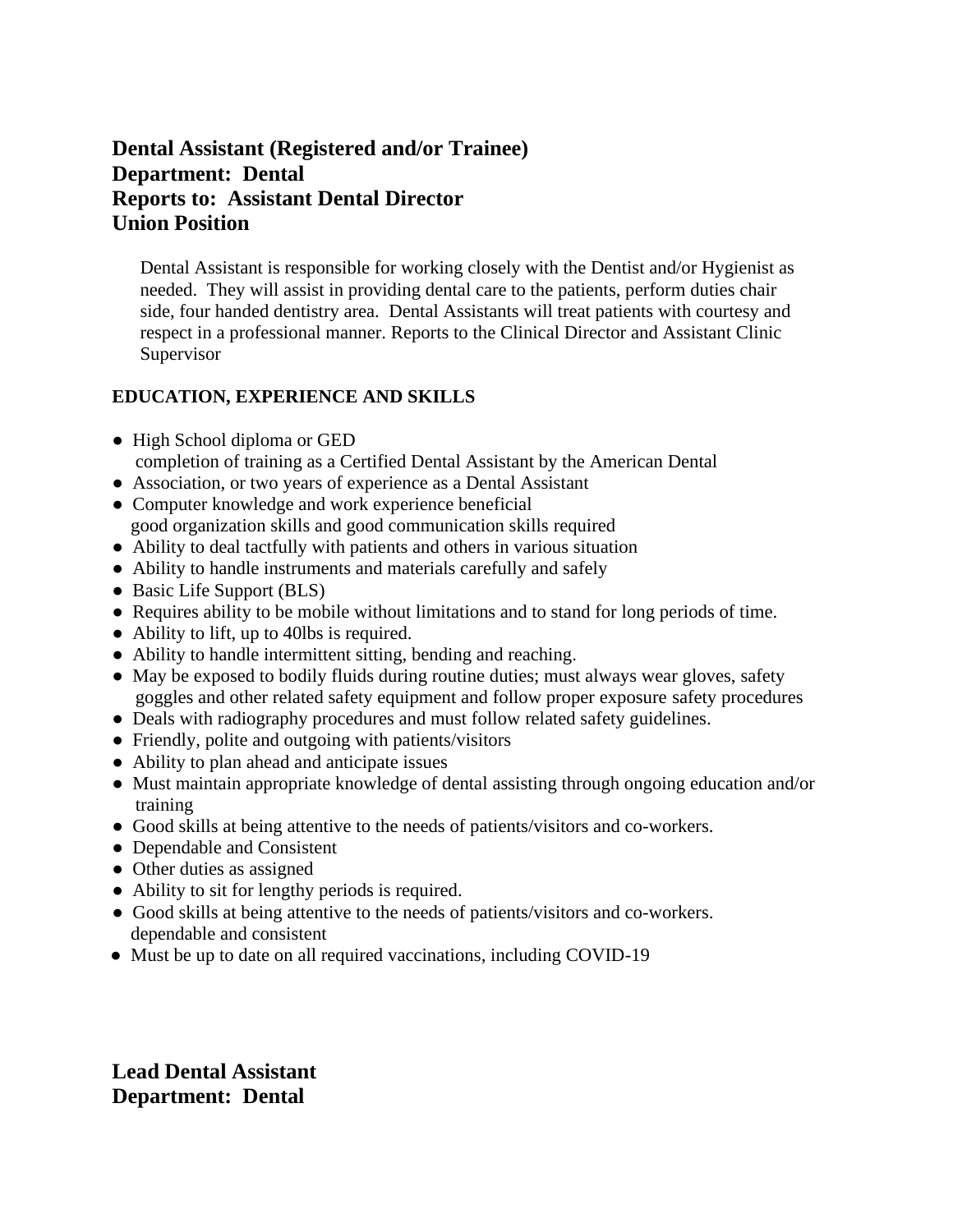# **Reports to: Assistant Dental Director/Dental Program Supervisor Union Position**

Lead Dental Assistant is responsible for working closely with the Assistant Dental Director, Dental Clinic Supervisor, Dentists and/or Hygienist as needed. They will assist in providing dental care to the patients, perform duties chairside, four handed dentistry, along with the training and monitoring of all dental assistants at their location. Lead Dental Assistants will treat coworkers' and patients with courtesy and respect in a professional manner.

# **EDUCATION, EXPERIENCE AND SKILLS**

- Completion of training as a Certified Dental Assistant by the American Dental Association, or five years of experience as a Dental Assistant
- 1-year ERM Computer knowledge required
- Good organization skills with strong attention to details
- Strong communication skills, problem solving skills and conflict resolution skills required

# **ILLUSTRATIVE EXAMPLES OF WORK**

- Keep maintenance records and communicate with Assistant Dental Director to schedule maintenance needs.
- Communicate inventory needs with assistant dental director
- Organize and rotate dental materials
- Ability to train and assign dental assistants as needed
- Must deal professionally with coworkers, patients, and others in various situations
- Monitor skills of dental assistants, including annual competencies.
- Assist Dental Clinic Supervisor in defining goals and objectives of MCPHD dental assistants
- Demonstrate strong problem solving and conflict resolution skills
- Ability to handle instruments and materials carefully and safely
- Basic Life Support (BLS)
- Receive immediate training on HIPPA regulations and maintain an up-to-date knowledge of all HIPPA policies and procedures.
- Requires ability to be mobile without limitations and to stand for long periods of time.
- Ability to lift, up to 40lbs is required.
- Ability to handle intermittent sitting, bending and reaching.
- May be exposed to bodily fluids during routine duties; must always wear required PPE
- Follow proper exposure safety procedures
- Perform digital radiography procedures and follow all related safety guidelines.
- Ability to plan ahead and anticipate issues
- Must maintain appropriate knowledge of dental assisting through ongoing education and/or training
- Good skills at being attentive to the needs of patients/visitors and co-workers.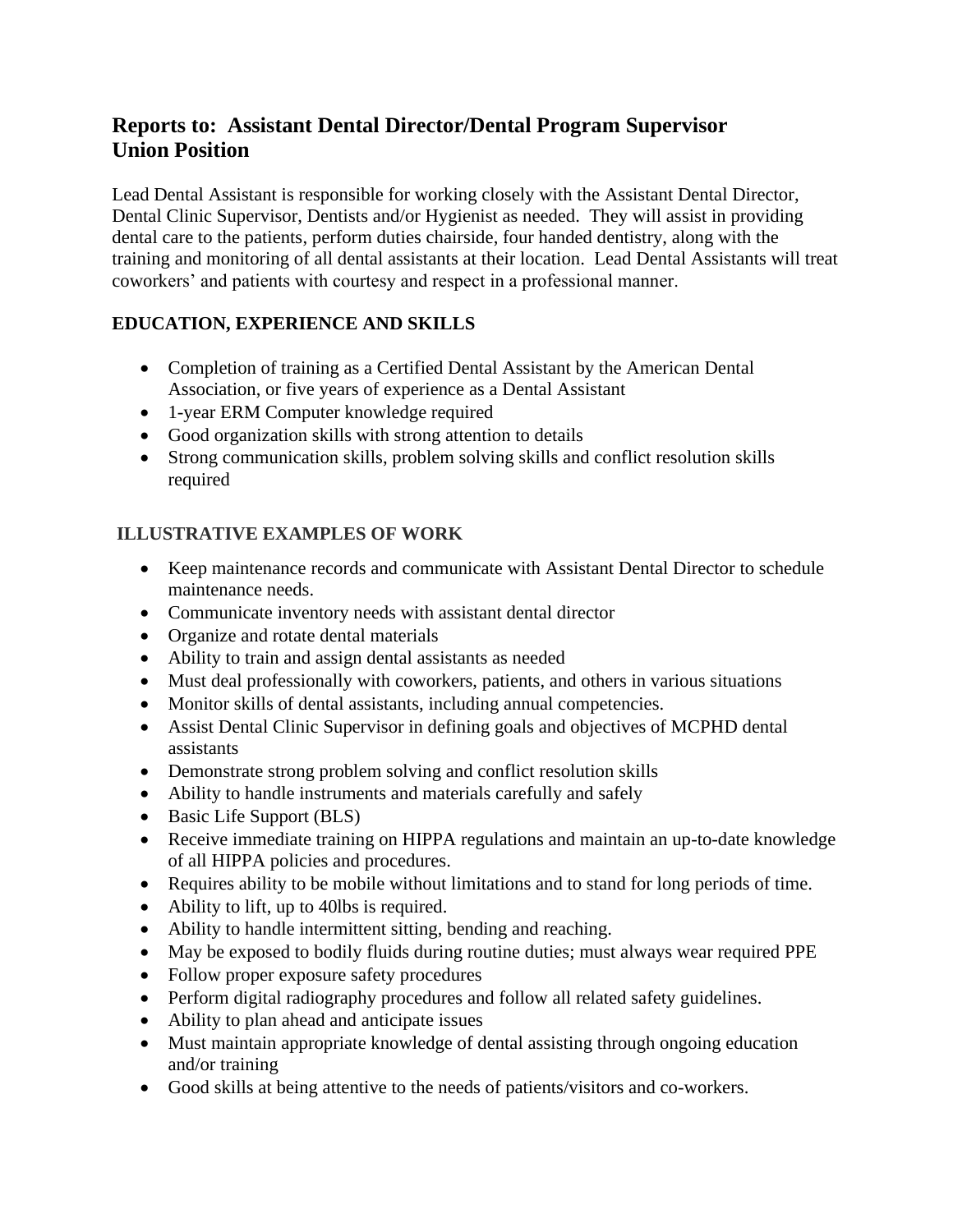- Dependable and Consistent
- Must consistently demonstrate a high level of Integrity, Self-awareness, Ownership, and Responsibility.
- Must consistently demonstrate gratitude and empathy.
- Ability to delegate and be a team player, offering resources and autonomy to teammates. Strong coaching and monitoring skills, holding team members accountable.
- Desire to positively motivate their team members and provide them with positive direction, diffusing conflict or drama to promote a healthy, happy working environment.
- Serve as a role model for all employees through adherence to positive support of all Macoupin County Public Health Department policies, programs and activities
- Knowledge of all Macoupin County Public Health personnel policies and procedures
- Works with Human Resources to conduct employee evaluations and to resolve employee issues
- Other duties as assigned

# **LCSW Licensed Clinical Social Worker Department: Medical/Behavioral Health Reports to: Assistant Behavioral Health Director Non-Union Position**

The LCPC or LCSW is responsible for providing direct patient care including assessment, educational and therapeutic mental health services to children, adolescents and adults as allowed within their scope of service. The LCPC or LCSW works as part of a collaborative team and works in conjunction and consultation with a licensed Psychiatrist and a Family Practice Physician. Reports to the Clinical Director

# **EDUCATION, EXPERIENCE AND SKILLS**

- Graduate of accredited program for Master's Degree Counselor.
- Current Licensure to practice in the state of Illinois. Must be certified to work with children and adults.
- At least one year of supervised experience providing direct service in a clinical setting.
- Experience in an integrated behavioral health and primary care organization a plus.
- Maintain certification through appropriate credentialing bodies.
- Must possess professional knowledge of psychiatric principles, practices, and process gained through extended clinical study and experience in order to provide psychiatric care to clients.
- Must possess the ability to maintain strict client and organizational confidentiality, adherence to standards for mental health record keeping and HIPAA requirements.
- Must possess excellent communication skills.
- Must be up to date on all required vaccinations, including COVID-19

# **ILLUSTRATIVE EXAMPLES OF WORK**

● Provide mental health assessments, education and treatment plans in identified areas and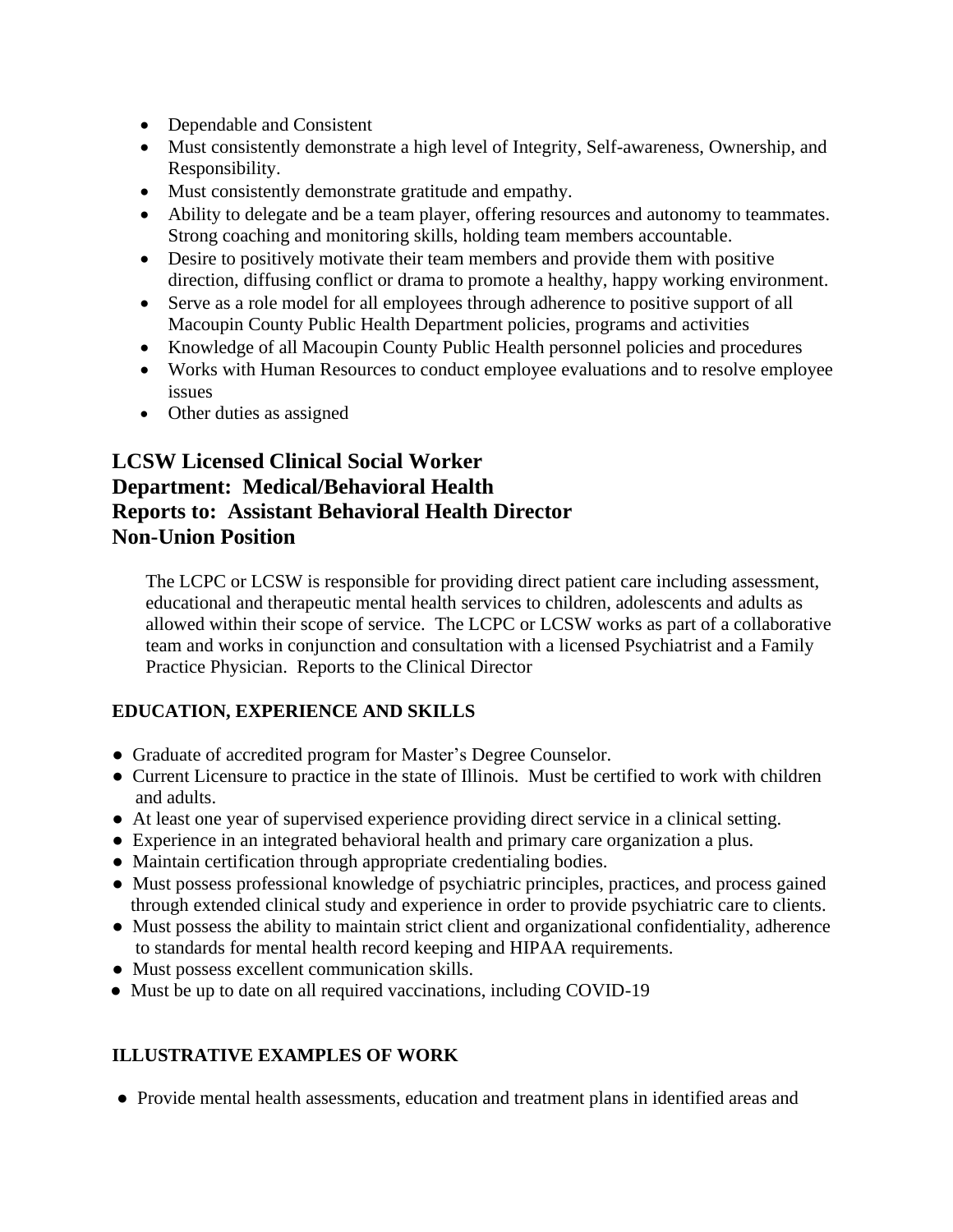maintain appropriate health records.

- Provide therapy consistent with medical evaluation, treatment plan and current standard of practice.
- Refer clients for more specialized or inpatient interventions as clinical situations dictate
- Participate in a team management approach to patient care/treatment.
- Familiarity with financial plans, Medicaid, Medicare and all private insurance companies.
- Strong organizational skills and communication skills required.
- Ability to maintain satisfactory working relationships with other employees and general public is a must.
- Must be up to date on all required vaccinations, including COVID-19

# **Environmental/Janitorial Department: Reports to: Maintenance Coordinator Union Position**

Janitor is responsible for cleaning and maintaining buildings.

## **EDUCATION, EXPERIENCE AND SKILLS REQUIRED**

- No Experience required
- Ability to understand and be compliant with HIPPA Guidelines
- Physical endurance which includes lifting heavy objects, bending, squatting and standing for extended periods of time
- Good knowledge of safety procedures as well as experience working with chemicals, good handling of tools, mechanical skills and adherence to safety measures
- May be exposed to bodily fluids in the event of emergencies but not as a normal part of the job
- Responsible for sweeping, cleaning, mopping, dusting, vacuuming, emptying waste bins, clean windows, doors, glasses and mirrors
- Responsible for resupplying or restocking restroom paper products and toiletries such as air freshener, towels and soap
- Periodic duties include waxing the floors
- Periodic inspection of utilities such as smoke detectors, HVAC vents, filters
- Seasonal duties such as trimming shrubs, cutting grass, snow removal
- Inspecting areas that may need maintenance such as replacing light bulbs and other minor repairs
- Member of the Risk Management Team
- Other duties as assigned

#### **ILLUSTRATIVE EXAMPLES OF WORK**

• Take good care of the building and follow safety procedures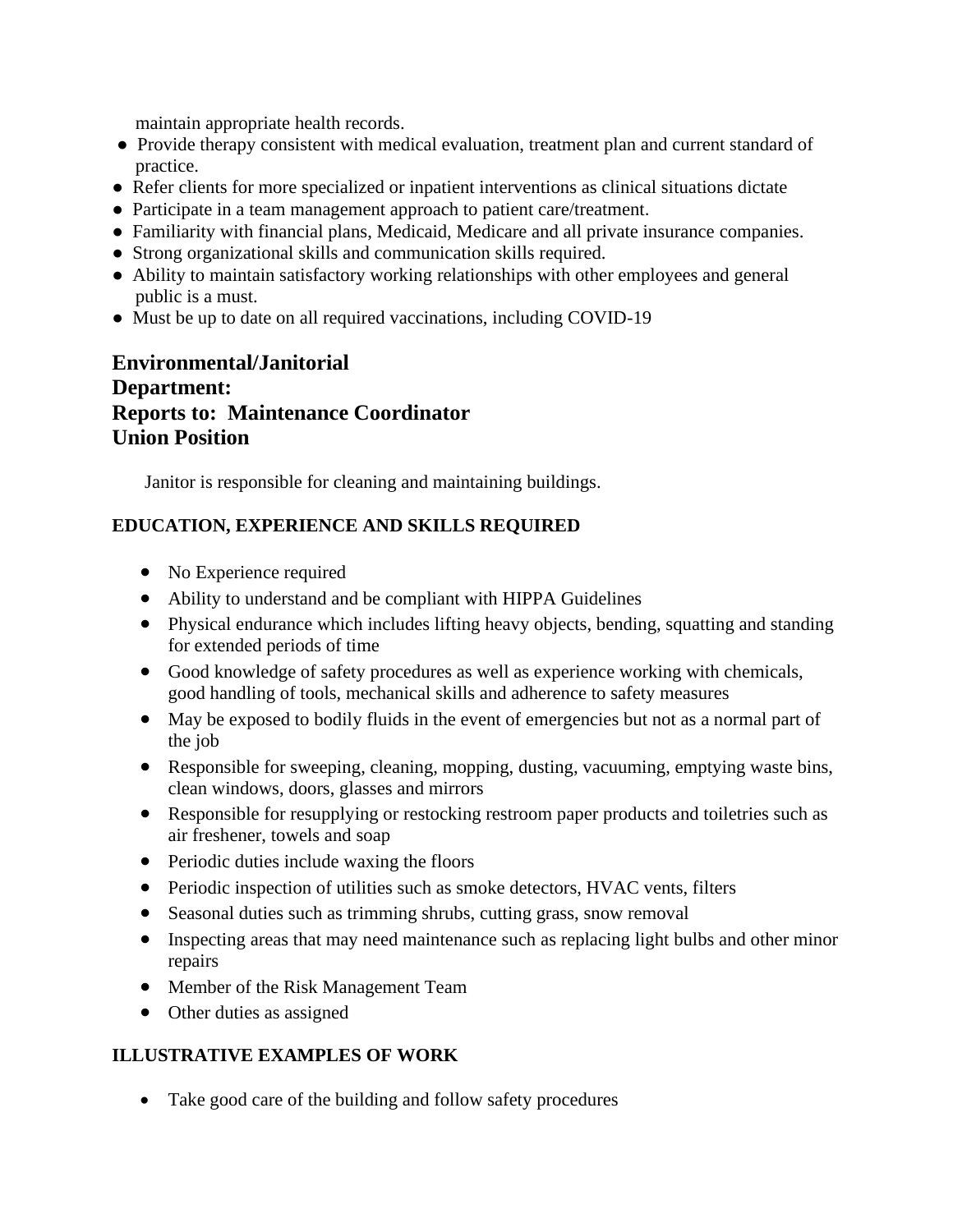- Maintain the supply and equipment needed for cleaning duties
- Meet with any authority in the building to make request for items needed for work
- Friendly and outgoing
- Good skills at being attentive to the needs of patients/visitors and coworkers
- May be exposed to bodily fluids in the event of emergencies but not as a normal part of the job
- Must be up to date on all required vaccinations, including COVID-19

# **School Linked School Counselor Department: Medical/Behavioral Health Reports to: Assistant Behavioral Health Director Non-Union Position**

The school counselor advises and counsels students regarding short-term social and emotional challenges. The counselor will assist in identifying students who may need targeted or intensive services, and coordinates with behavioral health specialists. Provides brief counseling to address social and emotional concerns and appropriately refers students to behavioral health specialists. Consults, facilitates, and maintains communication with parents, teachers, administrators and pertinent agents.

# **EDUCATION, EXPERIENCE AND SKILLS**

- A Bachelor's degree from an accredited college or university in social work, psychology or closely related mental health discipline.
- Elementary knowledge and skills relative to diagnosis and treatment of emotional/mental disorders
- Elementary knowledge and skills in working with and utilizing community resources
- Elementary knowledge and skills of the dynamics of casework, group work and community organizations
- Ability to accept and utilize supervision and consultation
- Ability to maintain satisfactory working relationships with other employees and general public
- Ability to perform intake, conduct diagnostic interviews and provide counseling services
- Knowledge and experience with Electronic Medical Records is required

#### **ILLUSTRATIVE EXAMPLE OF WORK**

- Communicates, coordinates and collaborates with behavioral health specialists on developing and implementing student support systems
- Ability to organize tasks and manage time to meet many and varied deadlines
- Communicate effectively with students, parents, school administrators and other staff, including the ability to discuss topics which may be sensitive
- Assists with assessments, intake and patient monitoring
- Provides emergency and crisis intervention services in consultation with assigned supervisor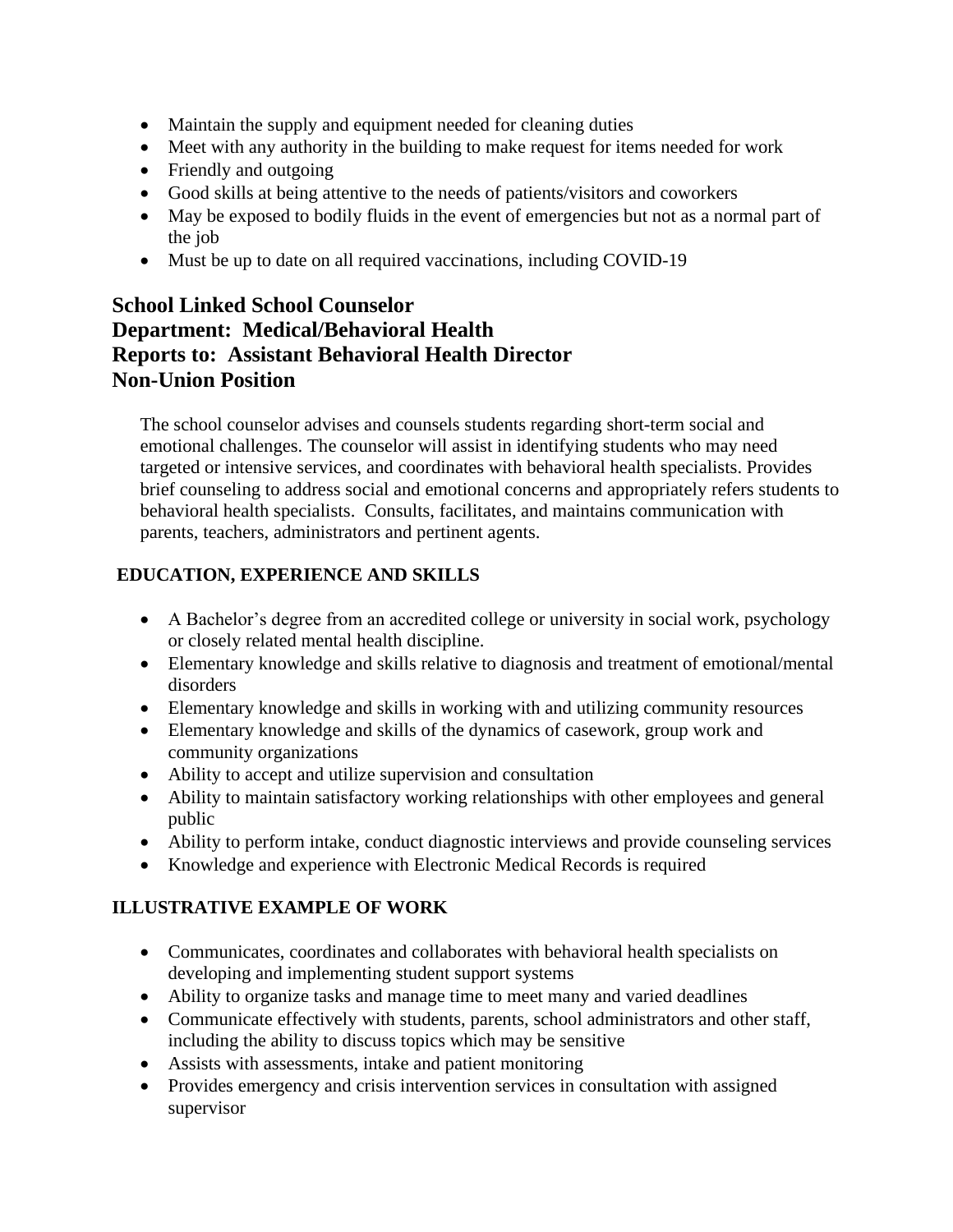- Participates in clinical staff meetings
- Provides counseling service to individual clients, groups and families
- Prepares client records, reports, data and required statistics
- Attends and contributes to public education and informational activities
- Receive immediate training on HIPAA regulations and maintain an up-to-date knowledge of all HIPAA policies and procedures
- Willingness to be cross trained to provide other integrated services as needed
- Has read, reviewed and agrees to work and support the mission statement of MCPHD
- Satisfactorily completes and attends training required for job responsibilities
- Reports any suspected child abuse/neglect to Department of Children and Family Services (DCFS)
- Must be up to date on all required vaccinations, including COVID-19
- Any other duties as assigned.

## **Substance Abuse Case Manager/Crisis Counselor Department: Medical/ Behavioral Health Reports to: Substance Abuse Program Manager Non-Union Position**

Under direct supervision of a Licensed Clinical Social Worker, the Case Manager/Crisis Counselor provides assessment and case management, diagnostic and counseling services for a designated client population concentrating on public health and health center patients and maternal and child health participants in the areas of mental health, alcoholism, substance abuse, domestic violence, dealing with extreme stress and/or other community health programs.

#### **EDUCATION, EXPERIENCE AND SKILLS REQUIRED**

- A bachelor's degree from an accredited college or university in social work, psychology or closely related mental health discipline.
- A minimum of two years or more experience in family health, mental health and/or substance abuse care.
- Elementary knowledge and skills relative to diagnosis and treatment of emotional/mental disorder, alcoholism and/or substance abuse.
- Elementary knowledge skills in work and utilizing community resources
- Elementary knowledge and skills of the dynamics of casework, group work and community organization
- Ability to accept and utilize supervision and consultation
- Ability to maintain satisfactory working relationships with other employees and the general public
- Ability to perform intake, conduct diagnostic interviews and provide counseling service, including crisis intervention and case management
- Knowledge and experience with Electronic Medical Records is required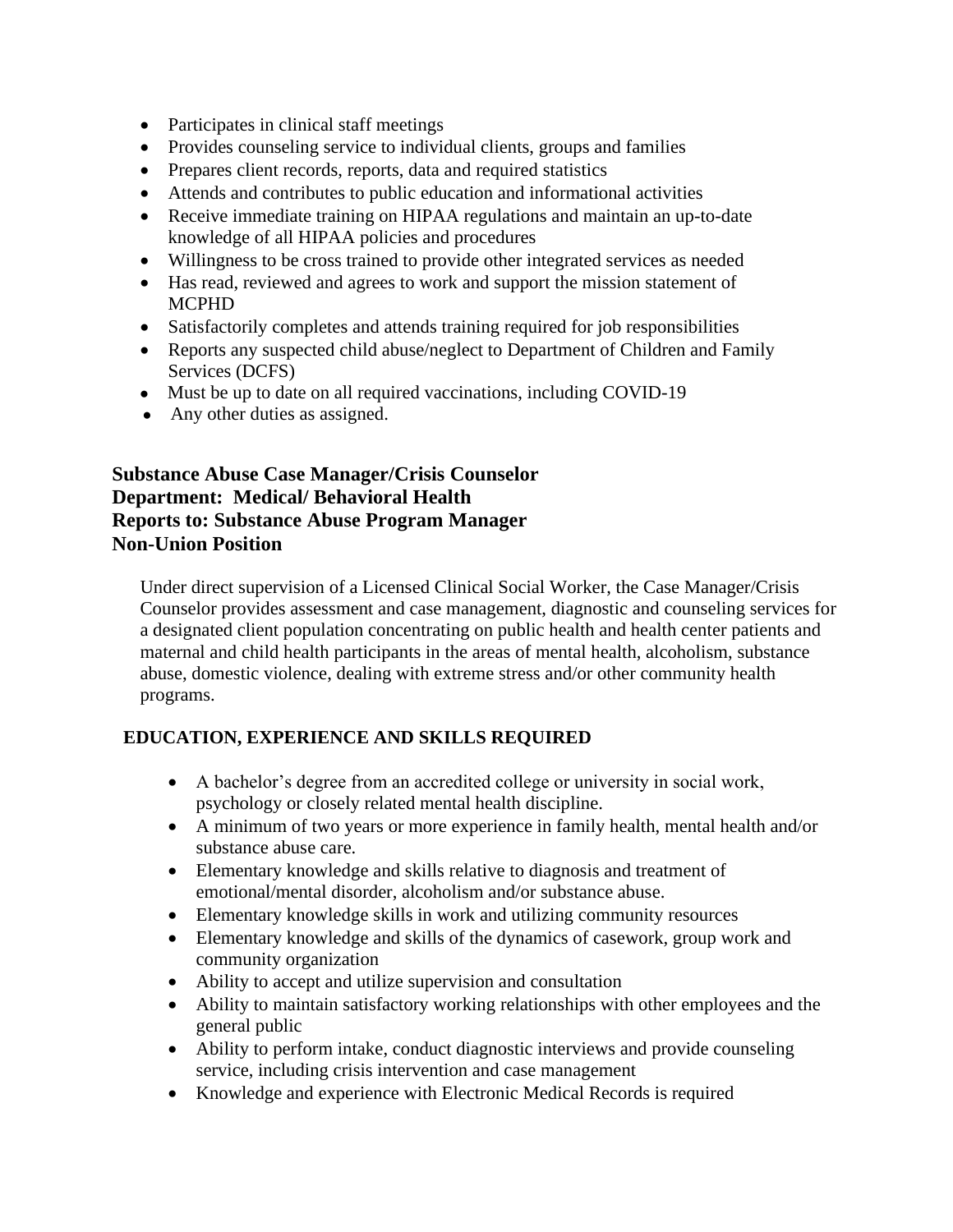#### **ILLUSTRATIVE EXAMPLES OF WORK**

- Screen client requests for service as a regularly assigned intake worker; makes appropriate referrals.
- Assists with assessments, intake and patient monitoring
- Provides emergency and crisis intervention services in consultation with assigned supervisor
- Participates in clinical staff meetings
- Provides counseling service to individual clients, groups and families
- Prepares client records, reports, data and required statistics
- May make home visits
- Attends and contributes to public education and informational activities
- Receive immediate training on HIPAA regulations and maintain an up-to-date knowledge of all HIPAA policies and procedures
- Willingness to be cross trained to provide other integrated services as needed
- Has read, reviewed and agrees to work and support the mission statement of MCPHD
- Satisfactorily completes and attends training required for job responsibilities
- Reports any suspected child abuse/neglect to Department of Children and Family Services (DCFS)
- Must be up-to-date on all vaccinations, including COVID-19
- Performs other duties as assigned

# **Psychiatric Nurse Practitioner Department: Medical/Behavioral Health Reports to: Behavioral Health Director Non-Union Position**

The Psychiatric Nurse Practitioner is responsible for providing direct patient care including diagnostic, preventive, educational and therapeutic mental health services to children, adolescents and adults. The Psychiatric Nurse Practitioner works as part of a collaborative team and works in conjunction and consultation with a licensed Psychiatrist and a Family Practice Physician.

#### **EDUCATION, EXPERIENCE AND SKILLS REQUIRED**

- Graduate of accredited program for Advanced Nurse Practitioner
- Current Licensure to practice in the state of Illinois. Must be certified to work with Children.
- At least one year of supervised experience providing direct service in a clinical setting.
- Experience in an integrated behavioral health and primary care organization a plus.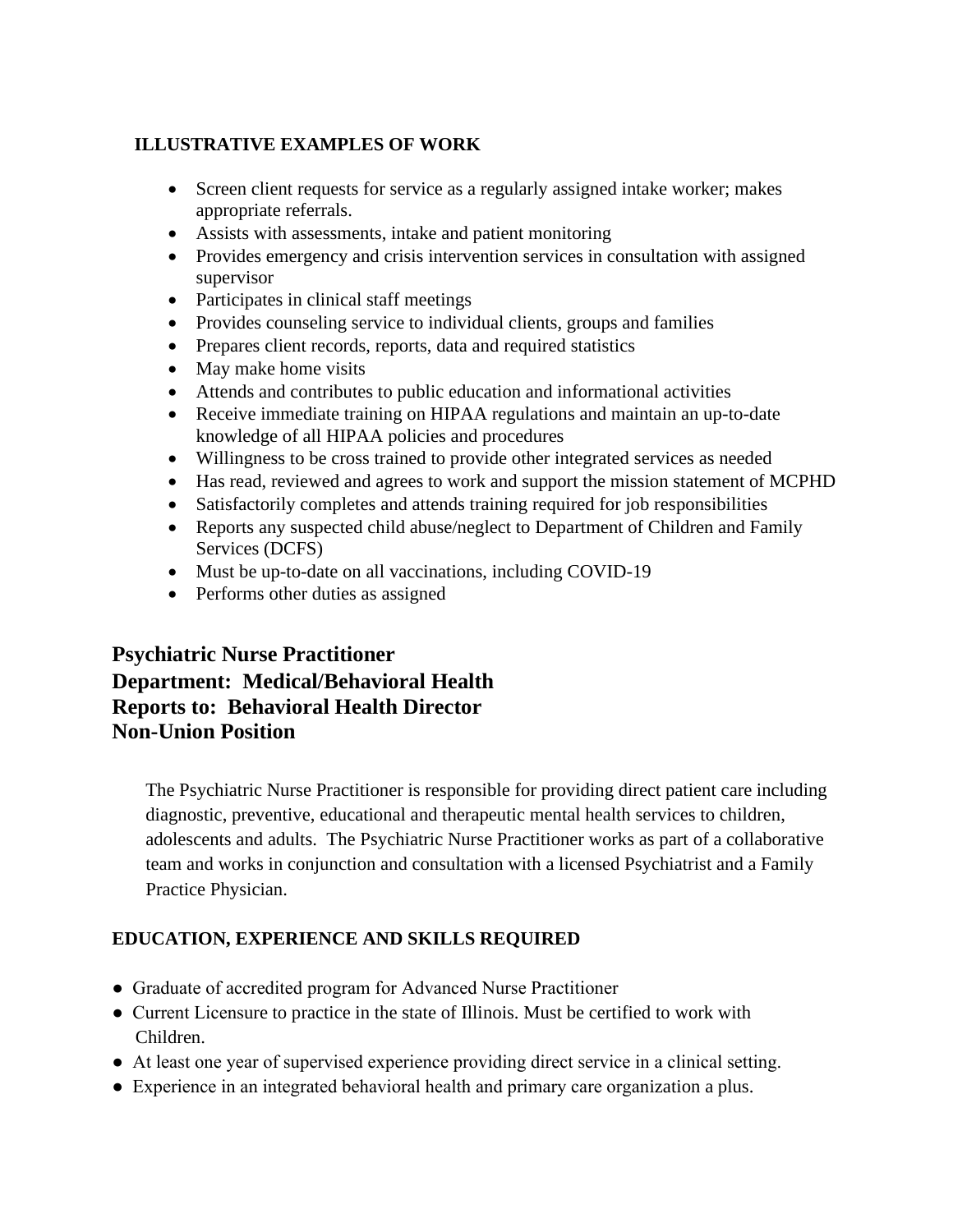- Maintain certification through appropriate credentialing bodies.
- Must possess professional knowledge of psychiatric principles, practices, and processes gained through extended clinical study and experience in order to provide psychiatric care to clients.
- Must possess the ability to maintain strict client and organizational confidentiality, adherence to standards for mental health record keeping and HIPAA requirements.
- Must possess excellent communication skills.
- Must be up to date on all required vaccinations, including COVID-19

## **ILLUSTRATIVE EXAMPLE OF WORK**

- Provide medical assessment, care and appropriate referral of patients.
- Meets regularly with the School Linked Health Center staff and Medical Director to review quality of program, review relevant clinic data, and makes recommendations regarding current and future operations.
- Meets regularly with the Clinic Administrator/Clinic Director to review quality of patient care, policies and procedures and assess marketing initiative.
- Attends appropriate meetings and serves on required committees as deemed necessary for the overall benefit of the School Linked Health Center.
- Supports the philosophy, mission, and goals of the Maple Street clinic Federally Qualified Health Center and the Certified School Linked Health Center.
- Relates in a positive constructive manner with all patients, clinic staff, supervisors and others as deemed necessary for the performance of the job as Nurse Practitioner.
- Maintains confidentiality with regards to all patient information.
- Receive immediate training on HIPAA regulations and maintain an up-to-date knowledge of all HIPAA policies and procedures.
- Willingness to be cross trained to provide other integrated services as needed.
- Has read, reviewed and agrees to work and support the mission statement of the MCPHD.
- Satisfactorily completes and attends trainings required for job responsibilities.
- Reports any suspected child abuse/neglect to Department of Children and Family Services (DCFS).
- Reports suspected elder abuse to Department of Aging and other appropriate authorities.
- Reports suspected domestic violence/rape to appropriate agencies/authorities.
- Prompt referral to Medical Director of emergency/urgent patient visits to the clinic for prompt formulation of medical management and triage.
- Prompt referral of psychiatric patients with suspicion of lethality to Medical Director and Mental Health facility for immediate medical management triage.
- Perform medical screening programs for preventive care as directed by the Macoupin County Public Health Department Administrator.
- Provide mental health assessments, diagnosis, and treatment plans in identified areas; lifesaving and support measures in emergency situations; provide medication management for patients and maintain appropriate health records.
- Prescribe pharmaceutical therapy consistent with medical evaluation, treatment plan and current standard of practice.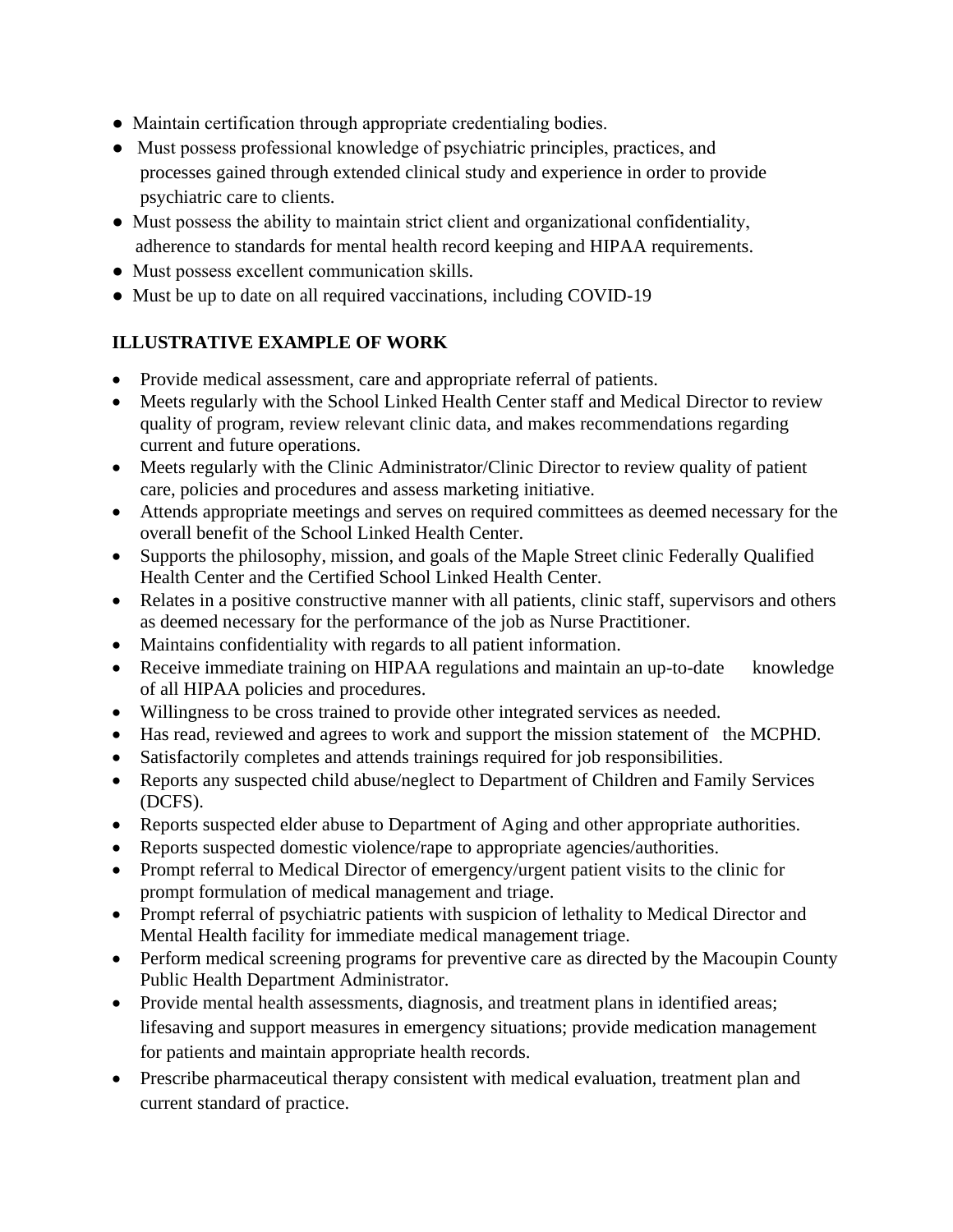- Refer clients for more specialized or inpatient interventions as clinical situations dictate
- Participate in a team management approach to patient care/treatment
- Maintain appropriate files; develop and follow through on treatment plans within organizational guidelines; and prepare reports on the clinical management of patients
- Maintain quality care through participation in peer review, policy development and quality improvement programs
- Maintain appropriate documentation of clinical and counseling services, including all necessary billing information
- Ensure accurate and consistent use of encounter forms of all client contacts with behavioral health providers to ensure accurate billing of third party resources
- Maintain and update professional knowledge and proficiency through continuing education, staff meetings, workshops and serving on special committees.
- Must be up-to-date on all vaccinations, including COVID-19
- Performs other duties as assigned consistent with those outlined above

#### **Registered Dental Hygienist Department: Dental Reports to: Assistant Dental Director Union Position**

Responsible for removing plaque from and polishing a patient's teeth during a routine checkup. Screening patients, reviewing a patient's oral health history and teaching appropriate brushing and flossing techniques. Provide services based on prevention and the hygiene of the mouth, teeth and gums. Identify and treat early signs of gum disease. Reports to the Clinical Director and Assistant Dental Director.

# **EDUCATION, EXPERIENCE AND SKILLS REQUIRED**

- High School diploma or GED
- Completion with diploma from a recognized Dental Hygiene Program State of Illinois License
- A minimum of 1 year of supervised experience providing direct service in a clinical setting
- Maintains certification through appropriate credentialing organizations
- Must possess professional knowledge of oral health principles, practices and processes
- Computer knowledge and work experience beneficial
- Good organization skills and good communication skills required
- Ability to deal tactfully with patients and others in various situation
- Ability to handle instruments and materials carefully and safely
- Basic Life Support (BLS)
- Requires ability to be mobile without limitations and to stand for long periods of time.
- Ability to lift, up to 40lbs is required.
- Ability to handle intermittent sitting, bending and reaching.